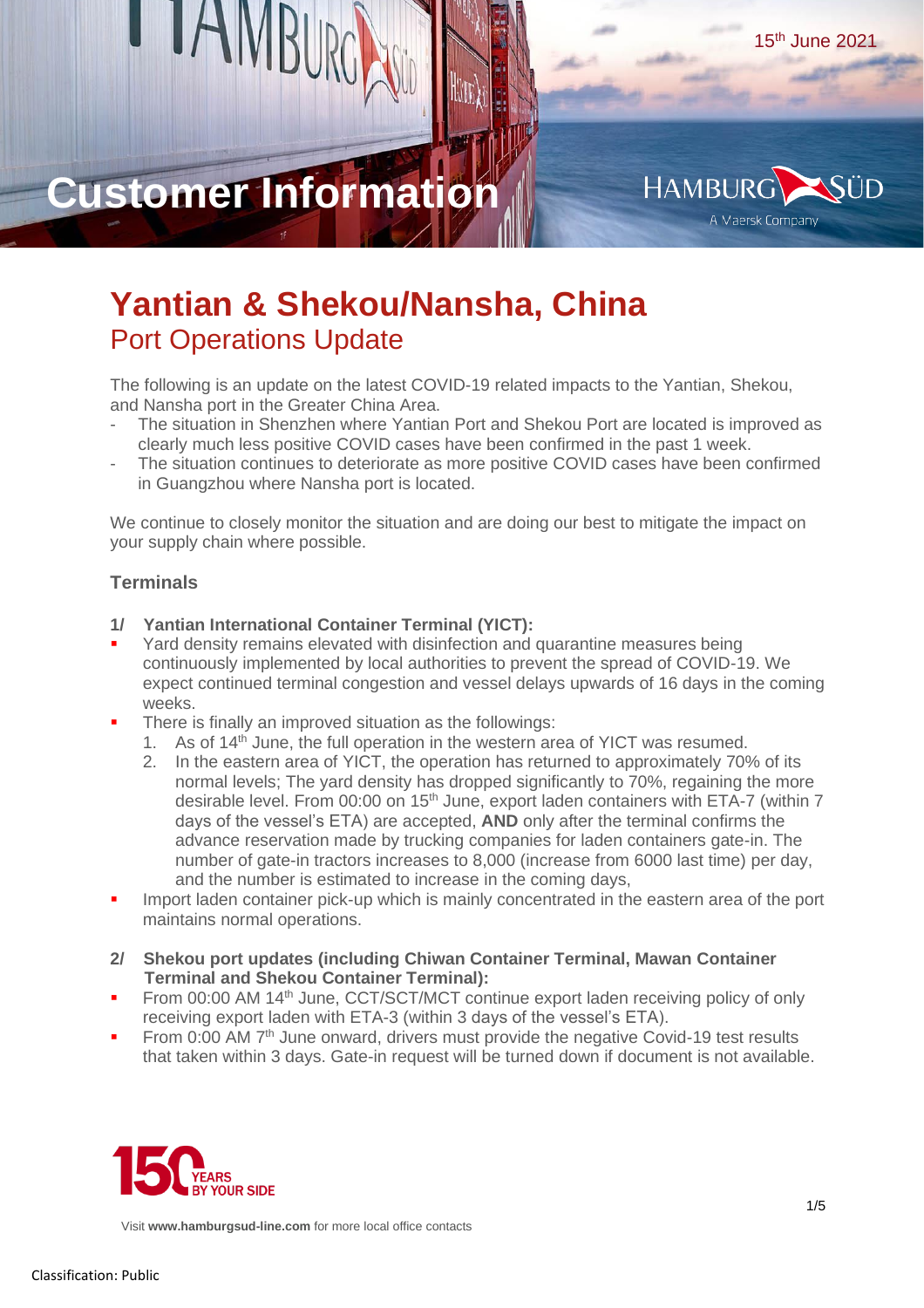

### **3/ Nansha port:**

- From 00:00 AM 7<sup>th</sup> June, export laden container gate-in were accepted only 7 days prior to vessel ETA.
- Reservation requirement started as of  $12<sup>th</sup>$  June for the laden return. The number of gatein tractors is 5,000 per day.
- The traffic congestion in Nansha has slightly eased as of 9th June, it now takes 2-3 (vs 6 hours prior) hours to pick up empty /return laden containers.

### **Vessels**

Due to the mentioned disruptions, we regret to inform you that several vessels will be omitting or calling the Port of Yantian and Shekou as the contingencies.

| Port    | Service           | Vessel/Voyage                        | Original<br><b>FTD</b> | Contingency Plan                                                                                                                                                                                                                                                               | Date<br>Updated |
|---------|-------------------|--------------------------------------|------------------------|--------------------------------------------------------------------------------------------------------------------------------------------------------------------------------------------------------------------------------------------------------------------------------|-----------------|
| Yantian | NERA <sub>6</sub> | <b>MARY</b><br><b>MAFRSK</b><br>121W | $10 - Jun$             | Change place of receipt to Nansha load port or<br>delay to NERA 6 MARITA MERSK 120W                                                                                                                                                                                            | $2 - Jun$       |
| Yantian | NFRA 4            | <b>MSC</b><br><b>HAMBURG</b><br>123W | $14 - Jun$             | Antwerp, Felixstowe: Transfer to NERA 2 MSC<br><b>BARI 123W</b><br>Hamburg, Port Tangier, Colombo: Transfer to<br>NERA 4 MATZ MAERSK 124W<br>Le Havre: Transfer to NERA 3 MSC SVEVA<br>122W<br>London Gateway: Transfer to NERA 2 MSC<br>BARI 123W via Rotterdam transshipment | 3-Jun           |
| Yantian | ASIA 1            | <b>MAFRSK</b><br>LAVRAS 122W         | $11 - Jun$             | Change place of receipt to Hongkong as<br>MAERSK LAVRAS 122W will induce Hongkong<br>call. If cannot accept change place of receipt to<br>Hongkong, shipment delay to MAERSK LA PAZ<br>125W                                                                                    | $4 -$ Jun       |
| Yantian | ASIA <sub>1</sub> | <b>MAERSK</b><br>LETICIA 123W        | 18-Jun                 | Change place of receipt to Hongkong as<br>MAERSK LETICIA 123W will induce Hongkong<br>call. If cannot accept change place of receipt to<br>Hongkong, shipment delay to MAERSK LA PAZ<br>125W                                                                                   | 4-Jun           |
| Yantian | ASIA <sub>1</sub> | SAN FFLIPE<br>124W                   | $25 - Jun$             | Change place of receipt to Hongkong as SAN<br>FELIPE 124W will induce Hongkong call. If<br>cannot accept change place of receipt to<br>Hongkong, shipment delay to MAERSK LA PAZ<br>125W                                                                                       | 4-Jun           |

Please find the updated contingency plan due to the vessel omissions.

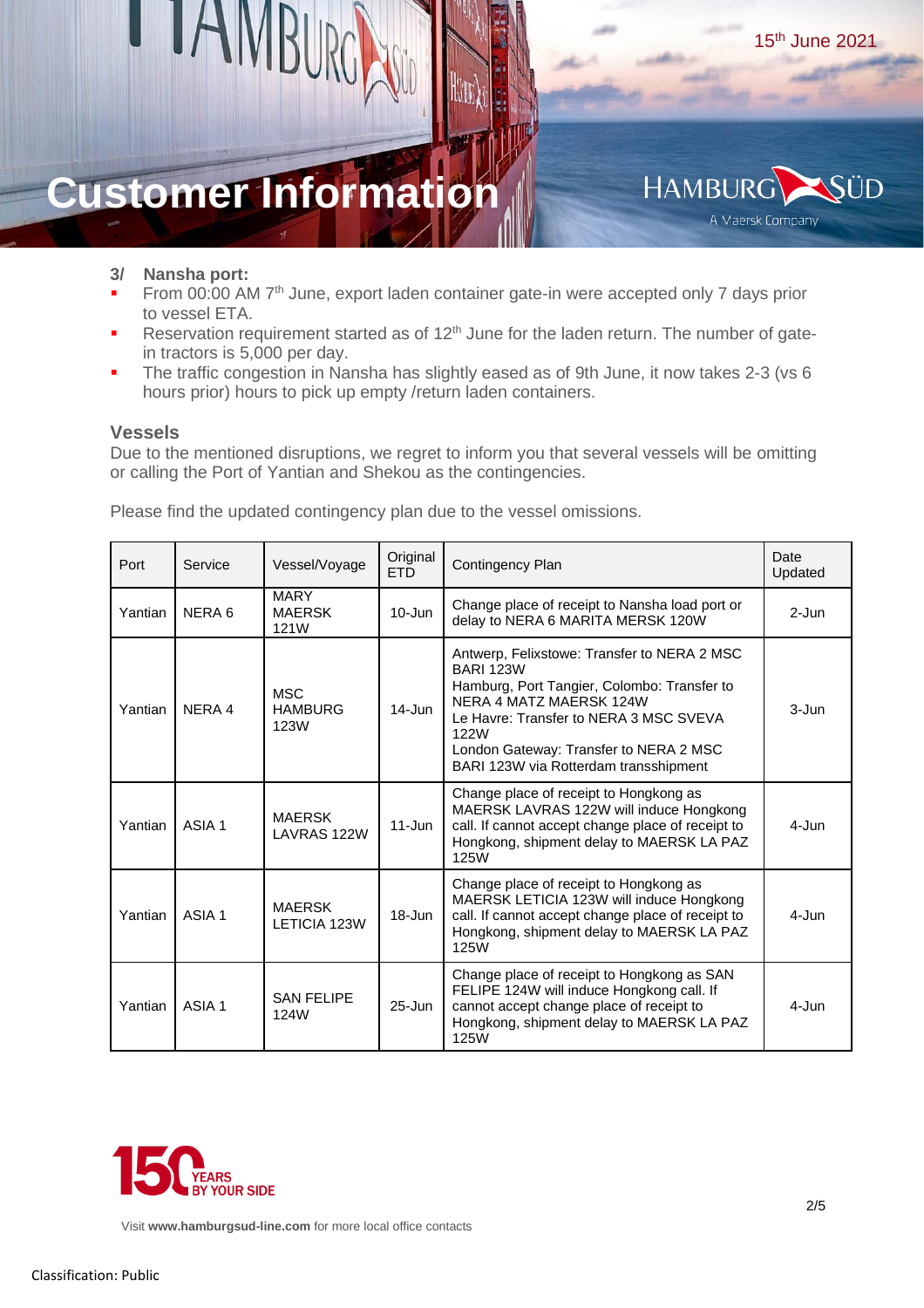15 th June 2021

# **Customer Information**

LIAMBURONO



| Port    | Service           | Vessel/Voyage                             | Original<br><b>ETD</b> | Contingency Plan                                                                                                                                                                                                                                                                                             | Date<br>Updated |
|---------|-------------------|-------------------------------------------|------------------------|--------------------------------------------------------------------------------------------------------------------------------------------------------------------------------------------------------------------------------------------------------------------------------------------------------------|-----------------|
| Yantian | NERA 4            | <b>MATZ</b><br><b>MAERSK</b><br>124W      | $21 - Jun$             | Felixstowe, Antwerp: Transfer to NERA 2 MSC<br><b>BARI 123W</b><br>Le Havre: Transfer to NEAR 2 MSC BARI 123W<br>via Antwerp transshipment London Gateway:<br>Transfer to NERA 2 MSC BARI 123W via<br>Rotterdam transshipment Hamburg, Port<br>Tangier, Colombo: Delay to NERA 4 MSC NEW<br><b>YORK 125W</b> | 4-Jun           |
| Yantian | ASUS <sub>5</sub> | <b>AXEL</b><br><b>MAERSK</b><br>120W      | 19-May                 | Newark: Transfer to ASUS 2 GRETE MAERSK<br>120E<br>Miami: Delay to ASUS 5 MAERSK SYDNEY<br>119W<br>Charleston, Savannah: Transfer to ASUS 3<br>NORTHERN JADE 118E                                                                                                                                            | 4-Jun           |
| Yantian | ASUS <sub>6</sub> | <b>ZIM HOUSTON</b><br>004E                | 30-May                 | Delay to MAERSK SHIVLING 122E                                                                                                                                                                                                                                                                                | 4-Jun           |
| Yantian | UPAS <sub>5</sub> | <b>SANTA INES</b><br>116N                 | 18-Jun                 | Delay to MSC SOLA 117N                                                                                                                                                                                                                                                                                       | 4-Jun           |
| Yantian | ASPA <sub>2</sub> | A.P. MOLLER<br>123S                       | 14-Jun                 | Delay to ASPA 2 SKAGEN MAERSK 127S                                                                                                                                                                                                                                                                           | 7-Jun           |
| Yantian | ASUS <sub>2</sub> | <b>MAERSK</b><br><b>EDINBURGH</b><br>124E | 19-Jun                 | Delay to ASUS 2 GUNDE MAERSK 128E                                                                                                                                                                                                                                                                            | 7-Jun           |
| Yantian | ASPA <sub>2</sub> | <b>CHARLOTTE</b><br>MAERSK 124S           | $20 - Jun$             | Delay to ASPA 2 SKAGEN MAERSK 127S                                                                                                                                                                                                                                                                           | 7-Jun           |
| Yantian | ASPA <sub>2</sub> | <b>CARSTEN</b><br>MAERSK 125S             | 25-Jun                 | Delay to ASPA 2 SKAGEN MAERSK 127S                                                                                                                                                                                                                                                                           | 7-Jun           |
| Yantian | ASPA <sub>2</sub> | SALLY<br>MAERSK 126S                      | 1-Jul                  | Delay to ASPA 2 SKAGEN MAERSK 127S                                                                                                                                                                                                                                                                           | 7-Jun           |
| Yantian | UPAS <sub>4</sub> | <b>MAERSK LINS</b><br>118N                | 13-Jun                 | Transfer to ASPA 2 CAROLINE MAERSK 119S<br>and connect with original vessel at Qingdao 8-<br>Jun                                                                                                                                                                                                             | 8-Jun           |
| Yantian | ASUS <sub>3</sub> | <b>ALBERT</b><br>MAERSK 124E              | 18-Jun                 | Delay to ASUS 3 COLUMBINE MAERSK 123E                                                                                                                                                                                                                                                                        | 8-Jun           |
| Yantian | UPAS <sub>3</sub> | <b>MSC ARIANE</b><br>122N                 | 12-Jun                 | Transfer UPAS 2 9DY MSC CLORINDA 122N                                                                                                                                                                                                                                                                        | 9-Jun           |
| Yantian | SERA <sub>2</sub> | <b>MSC DIANA</b><br>121W                  | 14-Jun                 | Delay to SERA 2 MSC NELA 119W                                                                                                                                                                                                                                                                                | 9-Jun           |
| Yantian | NERA 6            | <b>MAGLEBY</b><br><b>MAERSK</b><br>122W   | 16-Jun                 | Change place of receipt to Nansha as<br>MAGLEBY MAERSK will induce Nansha call;<br>Rest cannot arrange to NAN cargo delay to<br>NERA 6 MARSTAL MAERSK 124W or transfer<br>to NERA 2 MSC RAVENNA 121W                                                                                                         | 9-Jun           |
| Yantian | SERA 2            | MSC MINA<br>122W                          | 21-Jun                 | Delay to SERA 2 MSC NELA 119W                                                                                                                                                                                                                                                                                | 9-Jun           |
| Yantian | NERA 3            | MSC SVEVA<br>122W                         | 22-Jun                 | Transfer to NERA 2 MSC RAVENNA 121W,<br>NERA 2 MSC MELATILDE 122W                                                                                                                                                                                                                                            | 9-Jun           |

**IWH** 

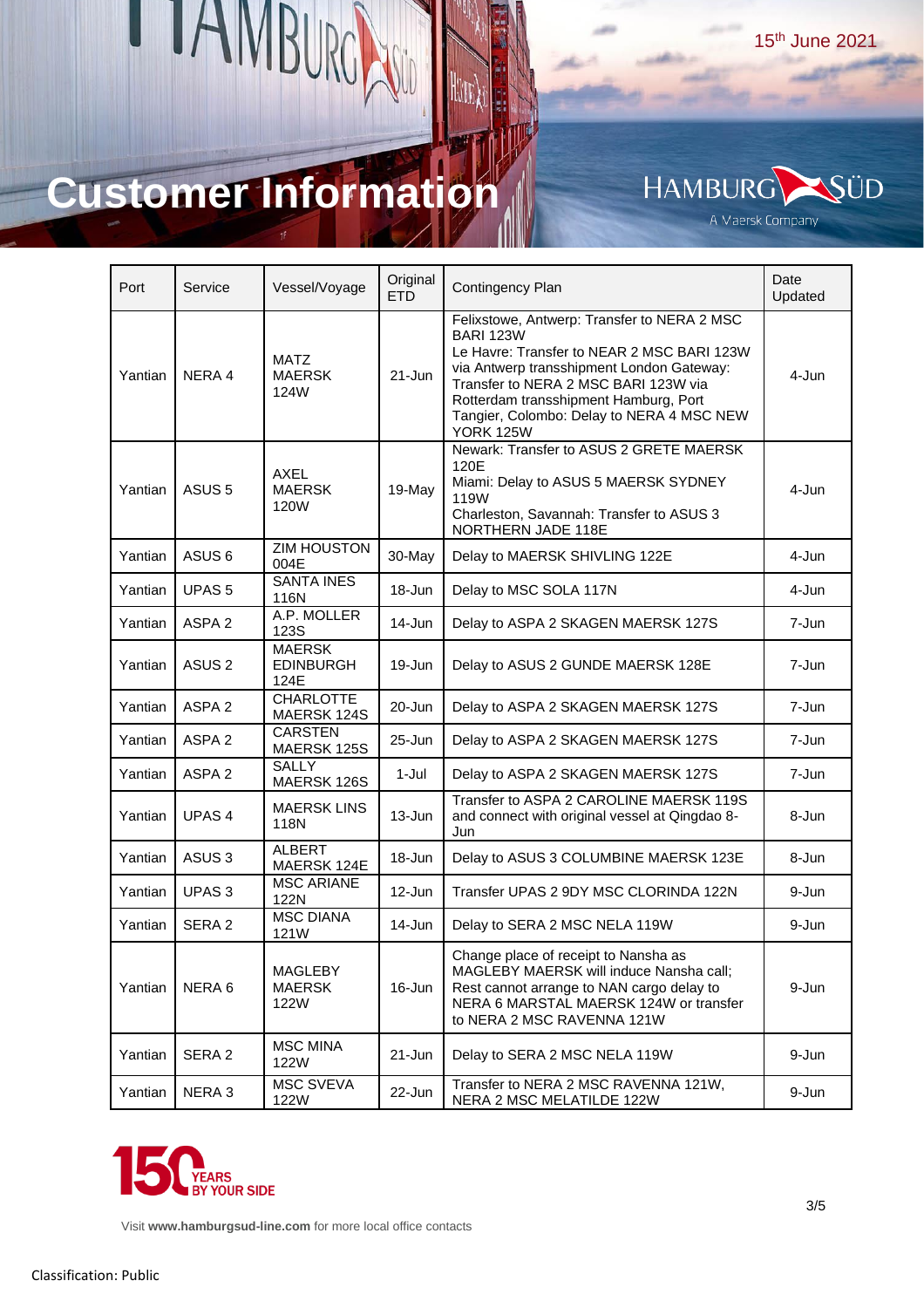15 th June 2021

# **Customer Information**

LIAMBUROAN



| Port    | Service           | Vessel/Voyage                           | Original<br><b>ETD</b> | Contingency Plan                                                                                                                                                                                                                                                                                                                                                                                                                                                                                                                                                                                                                                                                                                                                                                            | Date<br>Updated |
|---------|-------------------|-----------------------------------------|------------------------|---------------------------------------------------------------------------------------------------------------------------------------------------------------------------------------------------------------------------------------------------------------------------------------------------------------------------------------------------------------------------------------------------------------------------------------------------------------------------------------------------------------------------------------------------------------------------------------------------------------------------------------------------------------------------------------------------------------------------------------------------------------------------------------------|-----------------|
| Yantian | NERA 4            | <b>MSC NEW</b><br><b>YORK 125W</b>      | 28-Jun                 | Antwerp: Transfer to NERA 2 MOSCOW<br>MAERSK 124W<br>Bremerhaven: Transfer to NERA 6 MAERSK M.<br>MOLLER 125W<br>Hamburg: Delay to NERA 4 MSC LEANNE<br>126W or transfer to NERA 2 MOSCOW<br>MAERSK 124W to Tanjung Pelepas for further<br>connection.<br>Le Havre: Transfer to NERA 3 MSC MIRJA<br>124W<br>Felixstowe: Transfer to NERA 2 MOSCOW<br>MAERSK 124W<br>Colombo: Delay to NERA 4 MSC LEANNE<br>126W or transfer to NERA 2 MOSCOW<br>MAERSK 124W to Tanjung Pelepas for further<br>connection, NERA 2 MSC MELATILDE 122W.<br>Port Tangier Mediterranee: Delay to NERA 4<br>MSC LEANNE 126W<br>Rotterdam: Transfer to NERA 2 MOSCOW<br>MAERSK 124W<br>Tanjung Pelepas: Transfer to NERA 2<br>MOSCOW MAERSK 124W, NERA 6 MARSTAL<br>MAERSK 124W or SAFARI MAERSK<br>STRALSUND 126S | 9-Jun           |
| Yantian | UPAS <sub>5</sub> | <b>GSL ELENI</b><br>123N                | $13 - Jun$             | Delay to UPAS 4 MSC SOLA 117N, Delay to<br>UPAS 4 RDO CONCEPTION 127N if reject to<br>transfer                                                                                                                                                                                                                                                                                                                                                                                                                                                                                                                                                                                                                                                                                              | $10 - Jun$      |
| Yantian | UPAS <sub>5</sub> | <b>NORTHERN</b><br>JULIE 125N           | 27-Jun                 | Advance to UPAS 4 MSC SOLA 117N, Delay to<br>UPAS 4 RDO CONCEPTION 127N if reject to<br>transfer                                                                                                                                                                                                                                                                                                                                                                                                                                                                                                                                                                                                                                                                                            | 10-Jun          |
| Yantian | SERA <sub>2</sub> | <b>MSC ELOANE</b><br><b>123W</b>        | 28-Jun                 | Port Said, Singapore: Transfer to ASIA 1<br>MAERSK LA PAZ 125W                                                                                                                                                                                                                                                                                                                                                                                                                                                                                                                                                                                                                                                                                                                              | 10-Jun          |
| Yantian | UPAS <sub>5</sub> | NORTHERN<br><b>JAMBOREE</b><br>126N     | 4-Jul                  | Advance to UPAS 4 MSC SOLA 117N, Delay to<br>UPAS 4 RDO CONCEPTION 127N if reject to<br>transfer                                                                                                                                                                                                                                                                                                                                                                                                                                                                                                                                                                                                                                                                                            | 10-Jun          |
| Yantian | ANZL              | GRASMERE<br>MAERSK 114S                 | 17-May                 | Delay to ANZL NYK FUTAGO 077S                                                                                                                                                                                                                                                                                                                                                                                                                                                                                                                                                                                                                                                                                                                                                               | $11 - Jun$      |
| Yantian | UPAS <sub>4</sub> | <b>ZIM NINGBO</b><br>070N               | 23-Jun                 | Delay to UPAS 4 TIANPING 025N                                                                                                                                                                                                                                                                                                                                                                                                                                                                                                                                                                                                                                                                                                                                                               | $11 - Jun$      |
| Yantian | NERA 6            | <b>MAYVIEW</b><br><b>MAERSK</b><br>123W | 23-Jun                 | Change place of receipt to Nansha as<br>MAYVIEW MAERSK will induce Nansha call;<br>Rest cannot arrange to NAN cargo delay to<br>NERA 6 MARSTAL MAERSK 124W or transfer<br>to NERA 2 MSC MELATILDE 122W                                                                                                                                                                                                                                                                                                                                                                                                                                                                                                                                                                                      | $11 - Jun$      |

**IWH**